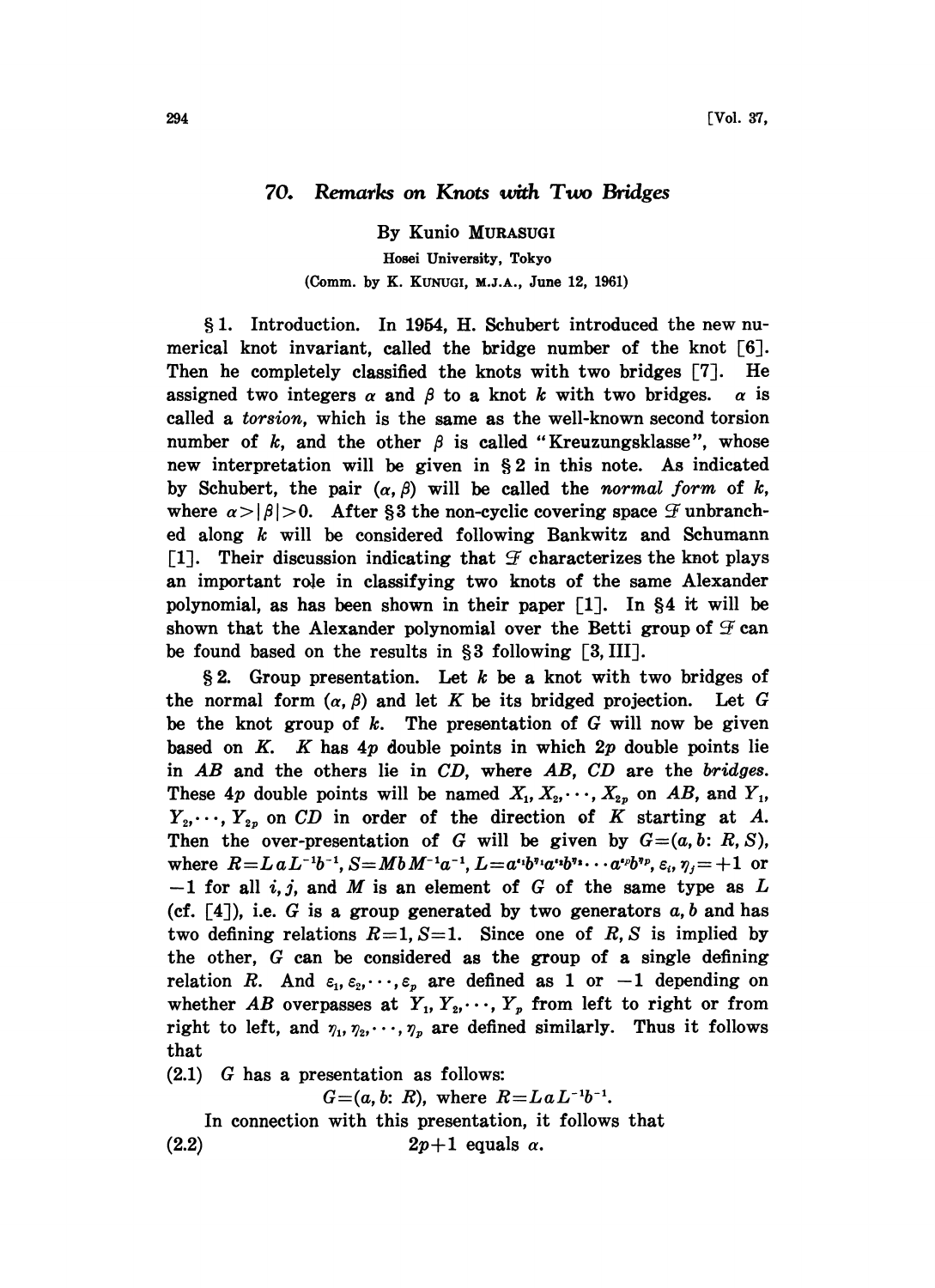Since  $\varepsilon_i$ ,  $\eta_j$  are either  $+1$  or  $-1$ , the series of these exponents  $S = {\varepsilon_1, \eta_1, \varepsilon_2, \eta_2, \cdots, \varepsilon_p, \eta_p}$  can be considered as the series of signs.

Then from the construction of the bridged projection, it follows easily that

(2.3) S is symmetric, i.e.  $\varepsilon_1 = \eta_p, \eta_1 = \varepsilon_p, \dots, \varepsilon_r = \eta_{p+1-r}, \dots$ .

Moreover, we obtain the following result.

(2.4) The number  $\sigma(S)$  of the changes of sign in S equals  $|\beta|-1$ .  $\sigma(S)$  is defined as

$$
\sigma(S) = \frac{1}{2} \left\{ \sum_{i=1}^p |\varepsilon_i - \eta_i| + \sum_{j=1}^{p-1} |\eta_j - \varepsilon_{j+1}| \right\}.
$$

§ 3. Covering space. Consider a subgroup F of index  $\nu(<\infty)$ in a group G and let its right coset be  $F_i$ , where  $F_i = F$ . In each coset  $F_i$  select a representative element  $|F_i|$ , with  $|F_1|=1$ . Then it is well known that F determines a representation  $\rho$  of G upon a transitive group of permutations of the symbols  $1, 2, \dots, \nu$ . Conversely, given any representation  $\rho$  of G, we can find the subgroup F corresponding to  $\rho$ . In the case where G is a knot group of a knot  $k$ , any subgroup determines a covering space unbranched along  $k$ . Let  $k$  be a knot with two bridges. Then its knot group has a presentation as is shown in (2.1).

Now consider a representation  $\rho$  of G as follows:

(3.1) 
$$
a' = (2 \t2p+1)(3 \t2p) \cdots (p+1 \t p+2), b' = (1 \t2p+1)(2 \t2p) \cdots (p \t p+2).
$$

 $\rho$  determines the subgroup  $\overline{F}$  of index  $2p+1$  of  $G$ . Since elements  $a, b^2, (ba^{-1})^{2p+1}$  are contained in  $F$ , we can select the coset representative elements as follows:

(3.2)  
\n
$$
|F_1| = 1,
$$
\n
$$
|F_i| = (ba^{-1})^{i-1}, \text{ for } i = 2, \dots, p+1,
$$
\n
$$
|F_j| = (ba^{-1})^{2p-j+1}b, \text{ for } j = p+2, \dots, 2p,
$$
\n
$$
|F_{2p+1}| = b.
$$

Thus  $F$  has the following presentation:

$$
4p+2 \text{ generators:} \quad a_i = |F_i| \ a \ |F_i a|^{-1} \quad \text{for} \quad i=1,\cdots, 2p+1.
$$
\n
$$
b_i = |F_i| \ b \ |F_i b|^{-1},
$$
\n
$$
2p+1 \text{ defining relations}
$$
\n
$$
R_i = |F_i| \ R \ |F_i|^{-1}, \quad \text{for} \quad i=1,\cdots, 2p+1.
$$
\nis representation, it should be noted that 2p, represents a

 $2p+1$  defining relations

In this presentation, it should be noted that  $2p$  generators  $a_2, \dots$ ,  $a_{p+1}, b_1, \dots, b_p$  are trivial. Hence F has  $2p+2$  non-trivial generators and  $2p+1$  defining relations.

Now consider the 1<sup>st</sup> homology group  $F/[F,F]$  of  $F,[F,F]$  denoting the commutator subgroup. To determine the structure of  $F/\lceil F, F \rceil$ , a homomorphism  $\omega$  will be introduced [3, III]

Let X be the free group generated by two generators,  $a, b$ , and let  $X^*$  be the free group generated by  $4p+2$  generators  $a_1, a_2, \dots$ ,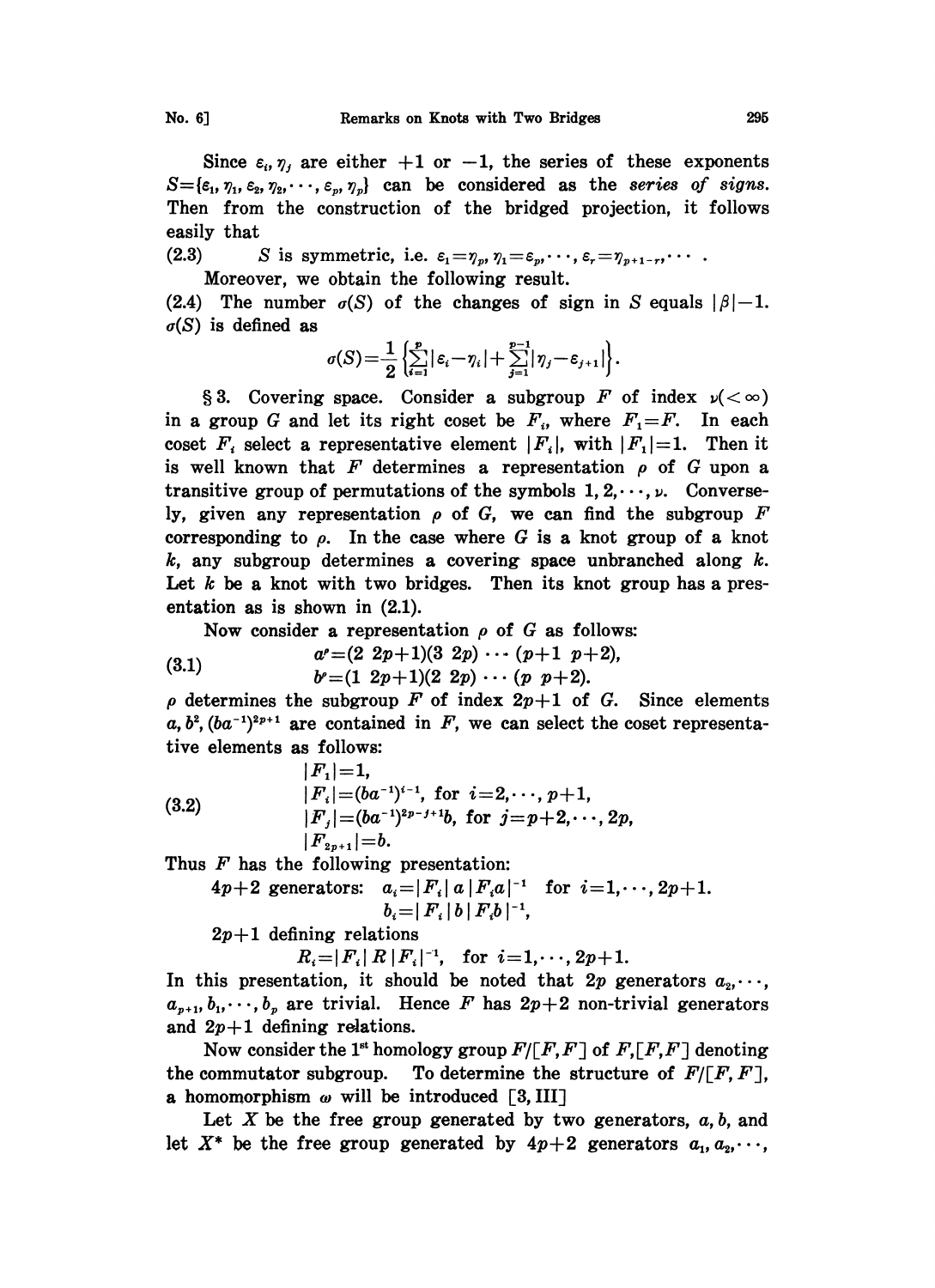$a_{2p+1}, b_1, \dots, b_{2p+1}$ . Let  $\mathfrak{M}(X^*)$  be denoted by a ring of  $(2p+1)\times (2p)$ +1) matrices over the (integral) group ring  $JX^*$ . Then a homomorphism

$$
\omega: JX\to\mathfrak{M}(X^*)
$$

is defined as

(3.3) 
$$
a^* = ||\delta_{ij}(a)a_i||_{i,j=1,2,\cdots,2p+1},
$$

$$
b^* = ||\delta_{ij}(b)b_i||_{i,j=1,2,\cdots,2p+1},
$$

where  $\delta_{ij}(x)$  is defined as 1 or 0 depending on whether  $F_ix =$  or  $\pm F_j$ . Then it follows  $\lceil 3, \text{III} \rceil$ :

(3.4) The torsion numbers of  $F/[F, F]$  are the invariant factors of aR aa ab and the Betti number of  $F/[F, F]$  is equal to the nullity of  $\left\|\frac{\partial R}{\partial a} \frac{\partial R}{\partial b}\right\|^2$  decreased by 2p, where  $\omega_0 = \infty$ , o being a homo-

morphism from  $\mathfrak{M}(X^*)$  into  $\mathfrak{M}(1)$ .

From (3.4), the following Lemma will be shown.

[Lemma 3.1] The Betti number of  $F/[F, F]$  is equal to  $p+1$ and the torsion numbers are all trivial.

§4. Alexander polynomials. In §3, it has been known that  $F/[F, F] = H$  is the free abelian group generated by  $p+1$  generators. Hence we can find the Jacobian matrix at  $\psi$ , the abelianizing homomorphism from  $JF$  into  $JH[3,II]$ . It is immediately known [1] that if the generators of H are denoted by  $t_1, t_2, \dots, t_{p+1}$ , then  $\psi(a_1)=\psi(b_{p+1})$  $t_1=t_1, \ \psi(a_{p+2})=\psi(b_{2p+1})=t_2, \ \psi(a_{p+3})=\psi(b_{2p})=t_3, \cdots, \ \ \psi(a_{2p+1})=\psi(b_{p+2})-b_{p+1}$  $=t_{p+1}$ . First of all, let  $F^*$  be the free product of two groups F and T, where T is a free group generated by the trivial generators  $a_2, a_2, \cdots$ ,  $a_{p+1},b_1,\dots,b_p$ . Then the Jacobian matrix of  $F^*$  is given by  $\left|\frac{\partial R}{\partial a}\right|$ oa where  $\phi^*$  is a homomorphism from  $\mathfrak{M}(X^*)$  into  $\mathfrak{M}(F^*)$ . this matrix is equivalent to  $||OM_F||$ , where O denotes the null matrix of  $2p+1$  rows and p columns, and  $M<sub>F</sub>$  is a required Jacobian of F [3, III]. In particular, introducing the homomorphism

$$
\sigma_0: JH \to JZ,
$$

where Z is an infinite cyclic group generated by t, defined as  $\sigma_0(t)$  $=t$  for all i, we have a Jacobian of F at  $\sigma_0 \Psi$ .

Specially we can easily show that

(4.1) 
$$
L^{s}(L')^{\sigma_{0}}\left(\frac{\partial R}{\partial b}\right)^{\tilde{s}}+\left(\frac{\partial R}{\partial a}\right)^{\tilde{s}}(L')^{\sigma_{0}}=0,
$$

where  $L^t$  denotes the transposed matrix of  $L$ , the bar over the symbol means *conjugation*,<sup>2</sup> and  $\tilde{\omega}$  denotes the homomorphism from

<sup>1)</sup>  $\partial$  denotes the *free differential* introduced in [3, I].

<sup>2)</sup> See [2].